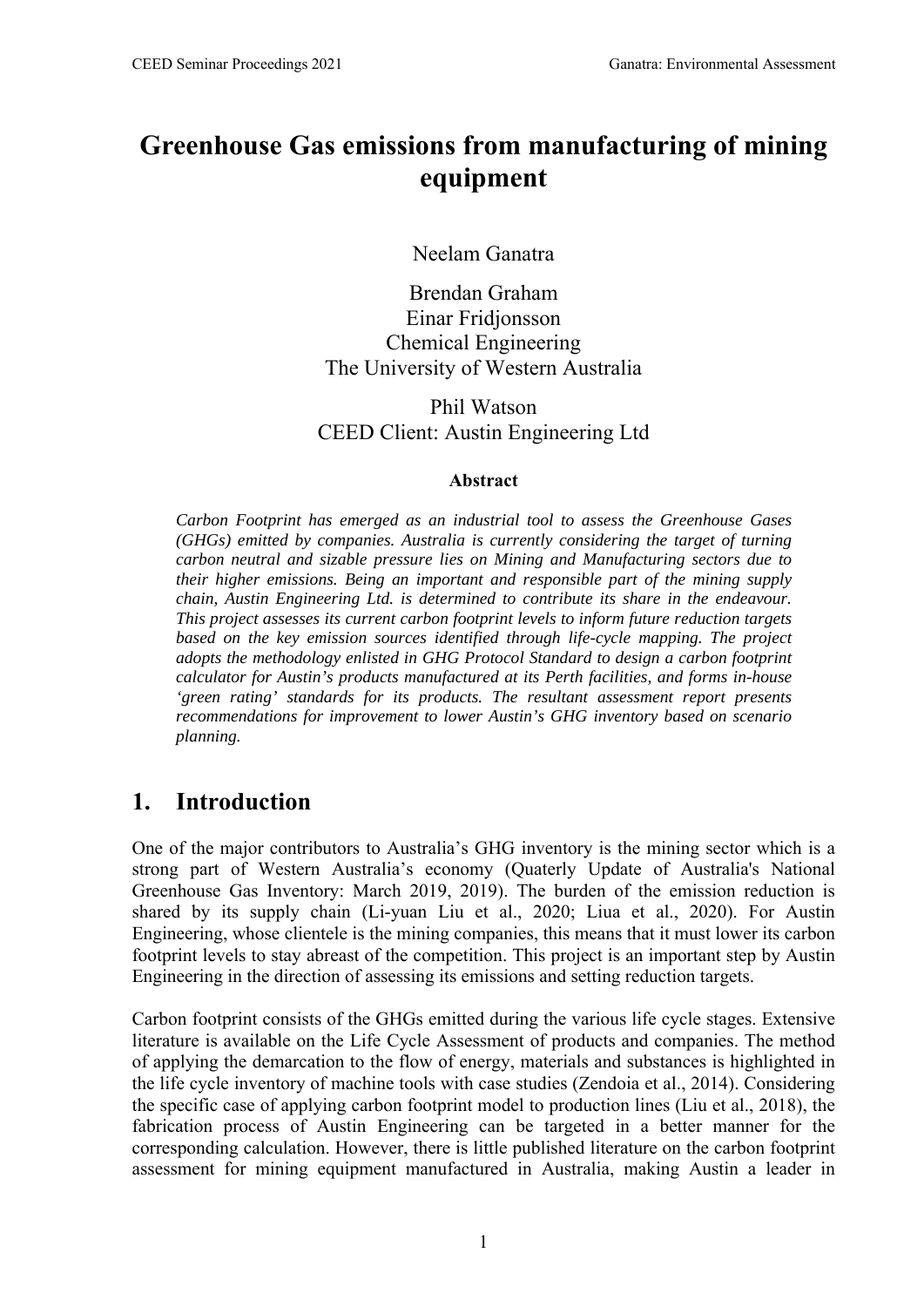industry to conduct this study for their product range and location. Having said that, a close approximation for calculations can be made with the stoichiometry explained in 'GHG emissions analysis of manufacturing of hydraulic press slider within forging machine' (Zhang et al., 2015) because it utilizes the same raw material i.e., steel. It highlights the assessment methodology using Input-Process-Output (IPO) models for quantifying the various attributable processes in a product's life cycle. This methodology is followed by various similar applications (Liua et al., 2020; Penga et al., 2020). While drafting the green star ratings, research on green steel was carried out to find Emission Factors (EFs) of steel manufactured through various technologies (Conejo et al., 2020; Holappa, 2020).

Despite employing "green" measures such as lean manufacturing, reuse or recycling of waste material wherever possible, and separation of waste streams on site, Austin Engineering has never assessed its carbon footprint. Environmental assessment has now become an important tool for marketing, and the client aims to record its baseline footprint levels and devise green star ratings for its products through this project.

# **2. Process**

The overall project steps have been mapped in Figure 1.



Considering the wide range of Austin's products and the one-year timeframe of this project, the 830E Ultima truck body was considered for calculations because it was identified to be manufactured in large numbers due to its importance to Austin's mining clients. At the client's side, a truck body is loaded on trucks used to haul the mined material. As the life cycle of a product was to be assessed, guidance was taken from GHG protocol's 'Product Life Cycle' Standard and the 14000 series of ISO Standards. The product function is to be loaded on a truck that hauls the mined material (iron ore) from one point and unloads to another point. The unit of analysis was one unit of mining tray and the project boundary was Draper and Chisholm workshops.

After the various life cycle stages were defined, the attributable processes and corresponding emission sources were identified. For these processes, primary activity data was then collected from the relevant departments in the workshop using a questionnaire designed for the purpose of this project. The activity data primarily consisted of power consumption, gaseous consumption, activity time, and quantity of resources utilized. For future work, Austin is considering installation of solar panels (capacity 100kW) at Chisholm workshop.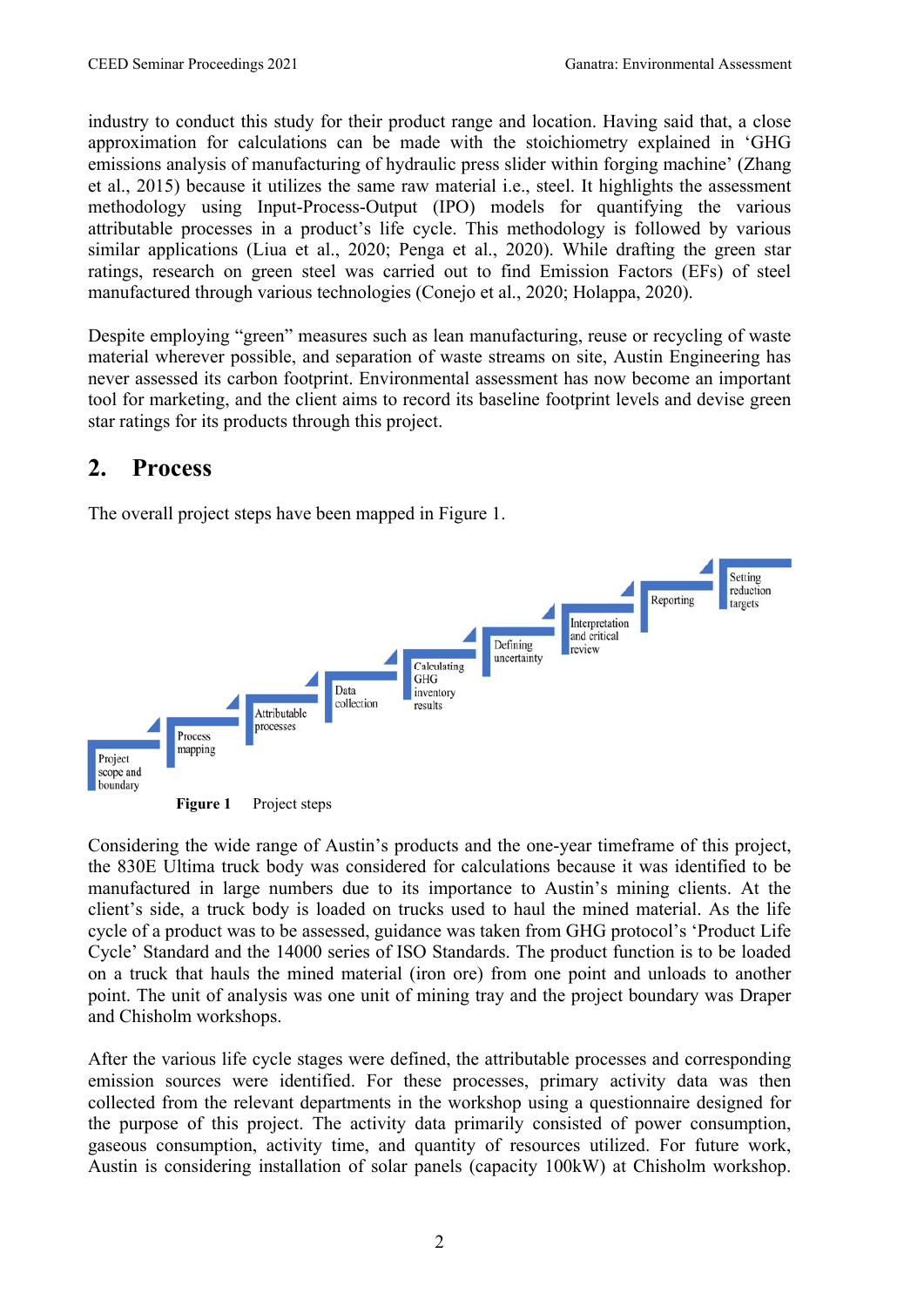This, along with the annual electricity consumption data, was used to evaluate scope 2 emissions. The data quality was assessed based on technological representativeness, geographical representativeness, reliability, temporal representativeness, and completeness, placing a higher emphasis on the first three (Environmental Protection Agency, 2016; WRI & ghgprotocol.org, 2011). The resultant database was tested against the Pedigree matrix for the parameter uncertainty analysis (Greenhouse Gas Protocol, 2011). The GHG inventory was then calculated using the 'activity data times emission factor' model (ISO, 2018) for direct emissions of carbon dioxide gas. These calculations were then converted in form of an Excelbased carbon footprint calculator.

Finally, four different environmental scenarios were mapped to project the emissions into the future and provide recommendations for reductions by dividing the emission sources into 2 categories. These include (a) within Austin's boundary and (b) outside Austin's direct control.

#### **3. Results and Discussion**

The overall GHG inventory of the product along with sequential individual process emissions are tabulated in Table 1. It is to be noted that the total emissions represented are the scope 1 emissions of a single tray.

| <b>Manufacturing Process</b> | <b>Amount (kgCO2eq)</b> |  |
|------------------------------|-------------------------|--|
| Raw material                 | $(+)64000$              |  |
| Plasma cutting               | $(+)1320$               |  |
| Steel Reuse/ Recycling       | $-9000$                 |  |
| Welding                      | $(+)1590$               |  |
| Pressing machine             | $(+)1322$               |  |
| Line boring                  | $(+)6$                  |  |
| Painting                     | $(+)703$                |  |
| Transportation               | $(+)1450$               |  |
| Total emissions per tray     | 61391                   |  |

**Table 1** Inventory of cable tray manufacturing

During the cutting phase, the waste steel is either reused or recycled, resulting in negative emissions while accounting. Within transportation emissions, the internal transfer of fabricated parts between the Draper and Chisholm workshops and the final delivery to the client site are accounted. It is clear that the use of raw material emerges as the highest contributor in the overall emission picture  $(\sim 90\%)$ , followed by welding  $(\sim 3\%)$ , cutting  $(\sim 2\%)$ , pressing  $(\sim 2\%)$ , transportation  $(\sim 2\%)$ , and painting  $(\sim 1\%)$ . The impact of line boring is negligible  $(\leq 1\%)$ . The data quality and uncertainty analysis revealed approximately 21% uncertainty in the inventory results. The scope 2 calculations reveal a potential annual savings of 10% in the emissions by implementation of the solar project.

Following the methodology of dividing the above results into internal and external components, two scales of star ratings are devised as per Table 2. One is for the internal processes under direct control of Austin, and another is for the steel which is external (manufacturing) to the facility. The extreme possible cases were projected during the scenario building exercise and the scale descriptors (Table 2) were decided accordingly.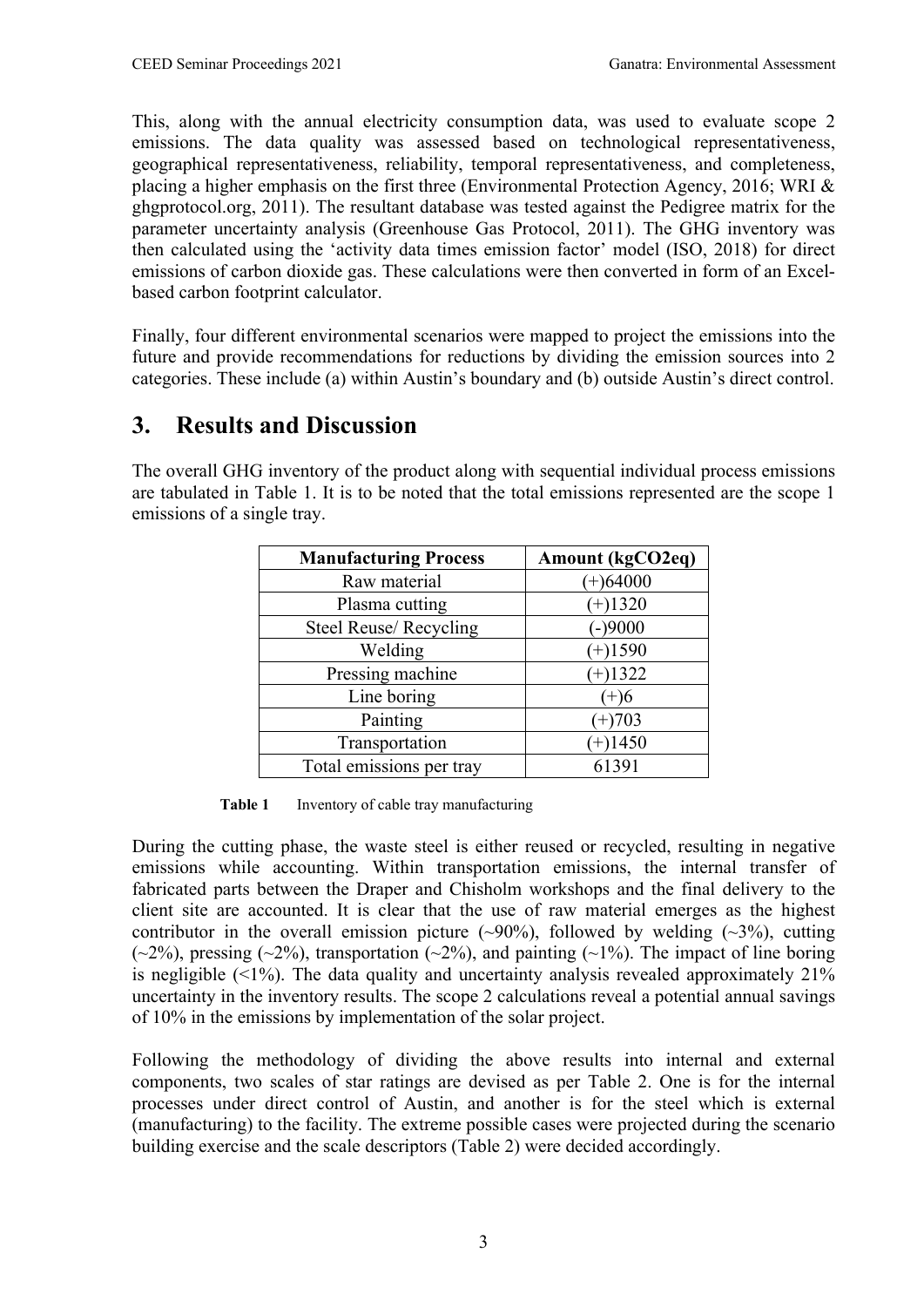

**Figure 2** Proportionate contribution of emission sources to the overall inventory

### **4. Conclusions and Future Work**

Currently, there exists a method to assess the carbon emissions for the manufacturing of machine tools but not mining equipment in Australia, which is what Austin Engineering aimed to address through this project as their primary clientele are mining companies. Through the carbon footprint calculator built in this project, it was understood that Austin's emissions can be reduced by making changes in the sourcing of steel because of its high impact on the overall GHG inventory. Based on the above findings and literature review on improvements in the technology, the overall recommendations to reduce the inventory include procurement of steel from 100% scrap based EAF steel manufacturer, sourcing electricity from solar supplier or installation of solar panels, end-of-life recycling of steel, and incorporation of recyclable material in product design.

The upcoming final stage in the project will include scope 3 emissions of the product. Furthermore, reduction targets based on the scenario planning will be determined through stakeholder consultation and secondary research. Each of the recommendations provided herewith demand a timeframe ranging from a few months to 2 years. Hence, Austin can carry out further research and technological improvements in the near future and monitor its GHG inventory every year against these baseline results.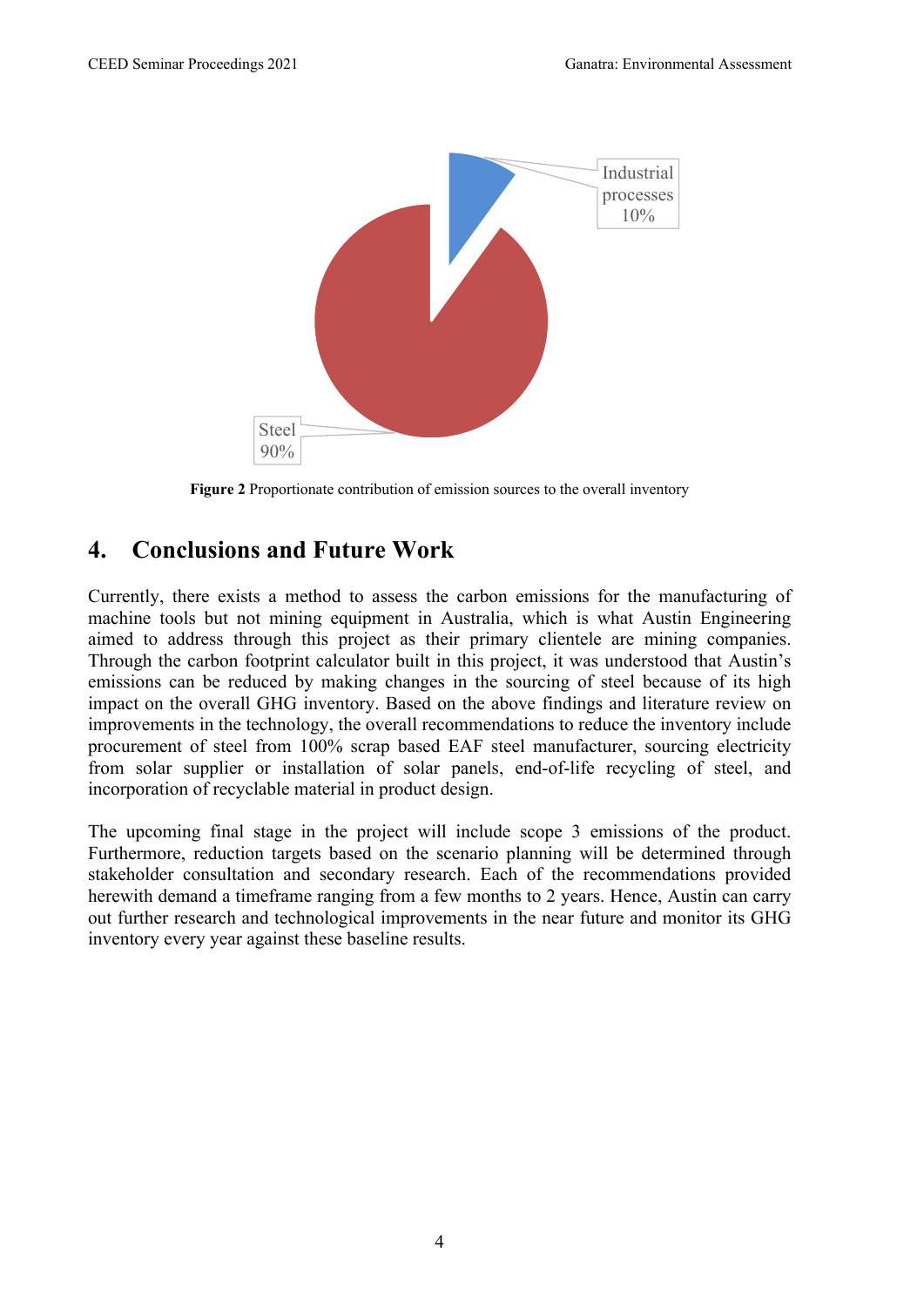| Green         | <b>Steel emissions</b> | <b>Emissions from industrial</b> | <b>Scenario Description</b>      |
|---------------|------------------------|----------------------------------|----------------------------------|
| <b>Star</b>   | (ton CO2eq/tray)       | processes (ton                   |                                  |
| <b>Rating</b> |                        | CO2eq/tray)                      |                                  |
| $\theta$      | > 80                   | > 6                              | • Maximum possible (EF) of       |
|               |                        |                                  | steel manufactured through       |
|               |                        |                                  | $Corex + Blast Oxygen Furnace$   |
|               |                        |                                  | technology considered            |
|               | $65 - 80$              | $5 - 6$                          | • Maximum possible EF of steel   |
|               |                        |                                  | considered                       |
|               |                        |                                  | • Waste steel within factory     |
|               |                        |                                  | reused or recycled               |
|               |                        |                                  | • Process emissions as per       |
|               |                        |                                  | current state                    |
|               | $50 - 65$              | $4 - 5$                          | • EF of currently used steel     |
|               |                        |                                  | through Blast Furnace considered |
|               |                        |                                  | • Waste steel within factory     |
|               |                        |                                  | reused or recycled               |
|               |                        |                                  | · Solar panels installed         |
|               |                        |                                  |                                  |
|               | $35 - 50$              | $3 - 4$                          | • EF of green steel manufactured |
|               |                        |                                  | through Electric Arc Furnace     |
|               |                        |                                  | (EAF) with 80% scrap steel       |
|               |                        |                                  | considered                       |
|               |                        |                                  | · Solar panels installed         |
|               | $20 - 35$              | $2 - 3$                          | • EF of green steel manufactured |
|               |                        |                                  | through Electric Arc Furnace     |
|               |                        |                                  | (EAF) with 100% scrap steel      |
|               |                        |                                  | considered                       |
|               |                        |                                  | • Waste steel within factory     |
|               |                        |                                  | reused or recycled               |
|               |                        |                                  | · Solar panels installed         |
|               |                        |                                  | • Incorporation of recycled      |
|               |                        |                                  | material in product design       |
|               | < 20                   | $\leq$ 2                         | • Minimum possible EF of steel   |
|               |                        |                                  | considered                       |
|               |                        |                                  | • Waste steel within the factory |
|               |                        |                                  | reused or recycled               |
|               |                        |                                  | • End-of-life product recycling  |
|               |                        |                                  | practised                        |
|               |                        |                                  | • Electricity sourced from solar |
|               |                        |                                  | supplier                         |
|               |                        |                                  | · Steel supplier's 2045 CO2      |
|               |                        |                                  | reduction target achieved        |
|               |                        |                                  | • Incorporation of recycled      |
|               |                        |                                  | material in product design       |



**Table 2** Proposed green star rating system for Austin's products with the current state represented in highlighted cells